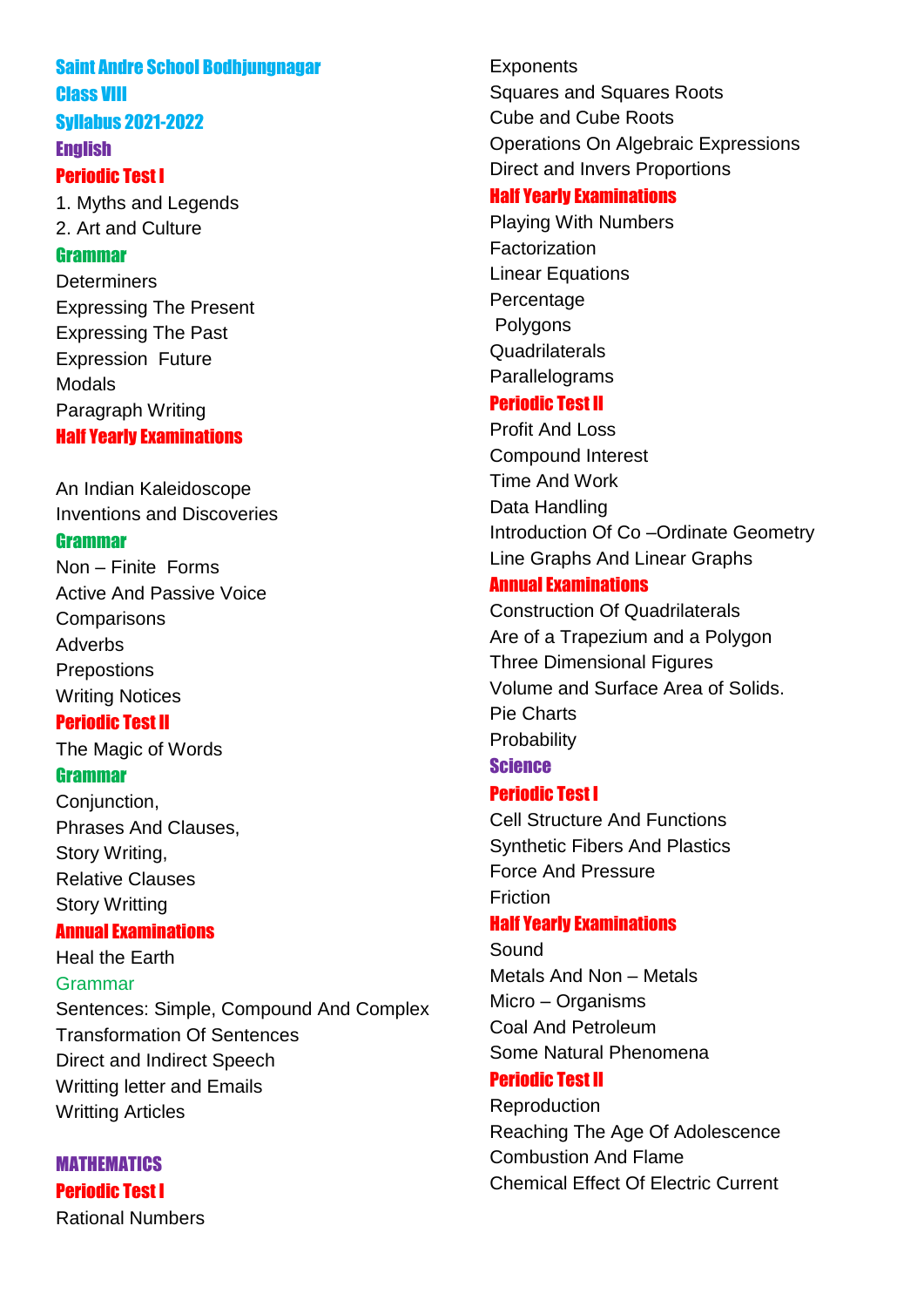### Annual Examination

Reflection of Light Refraction and Dispersion of Light Crop Production Conservation Of Plants And Animals Pollution Of Air And Water The Universe Social Science

## Periodic Test I

Natural Resources Land and Soil Resources Where, When And How From Trade to Territory The Indian Constitution Features of the Indian Constitution

# Half Yearly Examination

Water Resources Natural Vegetation And Wildlife Resources Minerals And Power Resources **Agriculture** Ruling Country Side Tribals and the Vision of a Golden Age The Revolt Of 1857 Colonialism And Urban Changes The Parliamentary form of Government Importance of Law in a Democracy The Judiciary

# Periodic Test II

Major crops Major Industries Weavers Iron smelters and Factory Owners Educating the Nation The Police and the Criminal Justice System Annual Examination

Case Studies Human Resources Natural Disasters and Disaster Management Human made Disaster Women And Reforms Art, Architecture and Literature The National Movement India After Independence Social Marginalisation Confronting Marginalisation Government and Development Laws for Social Justice

# Bengali Periodic Test -1

### গদ -

জীবনস্মতি বিড়াল পদ্য -আদৰ্শ শিষ্য ঈশ্বর চন্দ্র বিদ্যাসাগর ব্যকরণ -বিসৰ্গ সন্ধি ও খাঁটি বাংলা সন্ধি

নিমিত্ত - শুদ্ধ বানান

# Half-Yearly Examinations

### গদ্য -

রামতন লাহিড়ী তোতা কাহিনী গহর সৰ্যের কলা পদ্য-ফল্লরার বামাখ্যা নির্ব্যরের স্বপ্ন ভঙ্গ বৰ্ষা সন্দরী আমরা ছাত্রদল ব্যকরণ -লিঙ্গ, বচন ও পুরুষের পূর্ণগ আলোচনা উপসৰ্গ ও অনসৰ্গ ধাতৃ ও ক্রিয়া পদ বহুপদের একপদীকরন , সমোচ্চারিত ভিন্নার্থক শব্দ , বিপরীতার্থক শব্দ . সমাৰ্থক শব্দ নিমিত্ত -বোধ পরীক্ষণ পত্ৰ রচনা প্ৰবন্ধ রচনা Periodic Test II

# গদ্য -

পদ্দা নদীর মাঝি কালা পাহাড পদ্য $-$ ক্রীতদাস সাত ভাই দ্পা ব্যকরণ -ক্রিয়ার রপ অব্যয় সম্পর্কে প্রাথমিক ধারণা নিমিত্ত - কথোপকথন